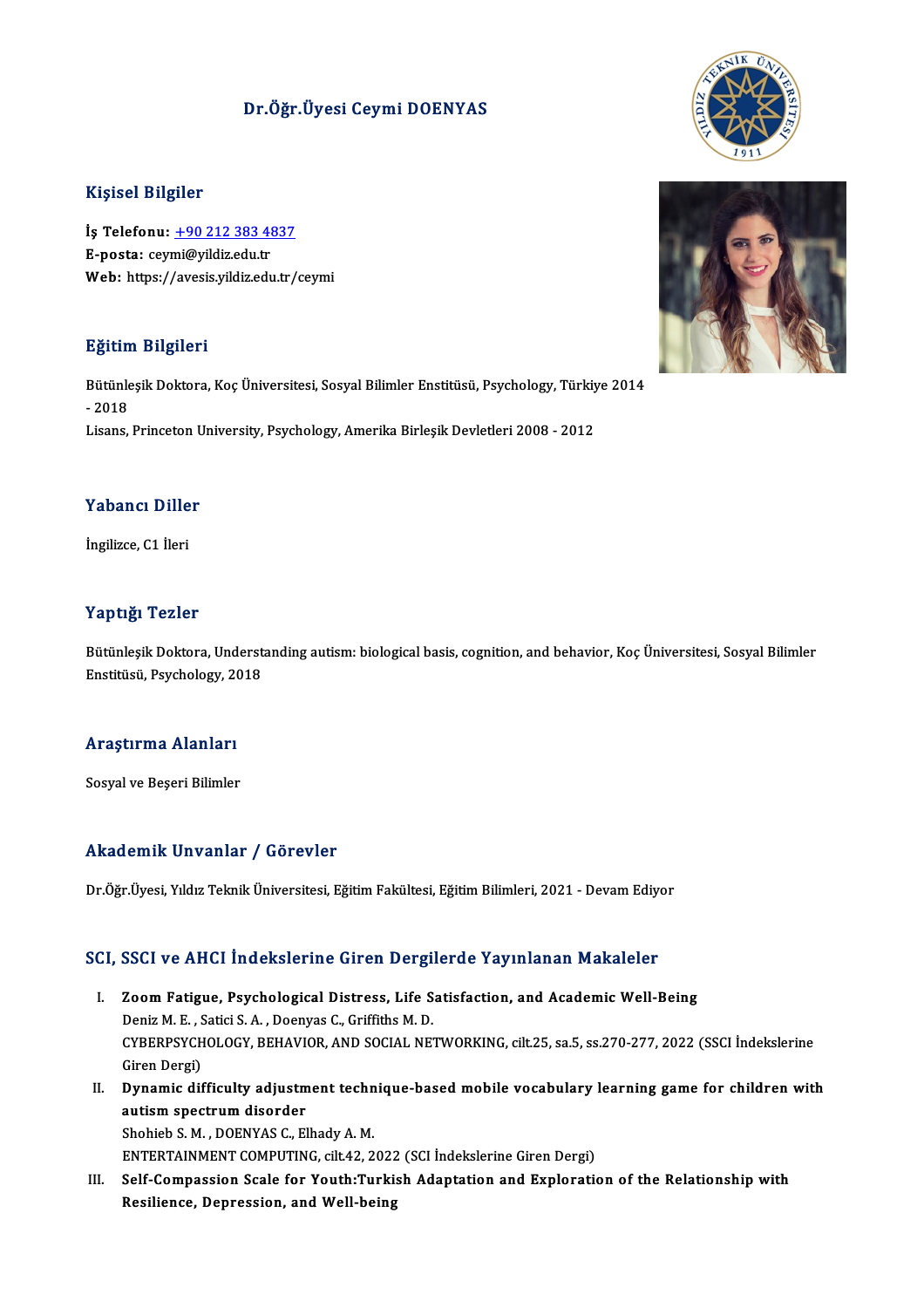DENIZM.E., SATICI S.A., DOENYAS C., Caglar A.

DENİZ M. E. , SATICI S. A. , DOENYAS C., Caglar A.<br>CHILD INDICATORS RESEARCH, 2022 (SSCI İndekslerine Giren Dergi)<br>Petential Pela of Enisenetias and Peday Sispelins in the Cut P

DENİZ M. E. , SATICI S. A. , DOENYAS C., Caglar A.<br>CHILD INDICATORS RESEARCH, 2022 (SSCI İndekslerine Giren Dergi)<br>IV. Potential Role of Epigenetics and Redox Signaling in the Gut-Brain Communication and the Case of CHILD INDICATORS RESEARCI<br>Potential Role of Epigeneti<br>Autism Spectrum Disorder<br>DOENVAS C Potential R<br>Autism Spe<br>DOENYAS C.<br>CELLIU AP A Autism Spectrum Disorder<br>DOENYAS C.<br>CELLULAR AND MOLECULAR NEUROBIOLOGY, 2021 (SCI İndekslerine Giren Dergi)<br>Can sebacl tasebars? willingness ta taseb ASD inclusion slasses be insteas

- DOENYAS C.<br>CELLULAR AND MOLECULAR NEUROBIOLOGY, 2021 (SCI İndekslerine Giren Dergi)<br>V. Can school teachers? willingness to teach ASD-inclusion classes be increased via special education<br>training? Uncovering modiating macha CELLULAR AND MOLECULAR NEUROBIOLOGY, 202<br>Can school teachers? willingness to teach ASD<br>training? Uncovering mediating mechanisms\* Can school teachers? willi<br>training? Uncovering med<br>Kisbu-Sakarya Y., Doenyas C.<br>PESEAPCH IN DEVELOPMEN training? Uncovering mediating mechanisms\*<br>Kisbu-Sakarya Y., Doenyas C.<br>RESEARCH IN DEVELOPMENTAL DISABILITIES, cilt.113, 2021 (SSCI İndekslerine Giren Dergi)<br>Lavaraging Technology for the Wallheing of Individuals With Aut Kisbu-Sakarya Y., Doenyas C.<br>RESEARCH IN DEVELOPMENTAL DISABILITIES, cilt.113, 2021 (SSCI İndekslerine Giren Dergi)<br>VI. Leveraging Technology for the Wellbeing of Individuals With Autism Spectrum Disorder and Their<br>Fami
- RESEARCH IN DEVELOPMENT<br>Leveraging Technology fo<br>Families During Covid-19<br>Deenves C. Shebieb S. M Leveraging Technology<br>Families During Covid-<br>Doenyas C., Shohieb S. M.<br>EPONTIEDS IN PSYCHIAT Families During Covid-19<br>Doenyas C., Shohieb S. M.<br>FRONTIERS IN PSYCHIATRY, cilt.12, 2021 (SCI İndekslerine Giren Dergi)<br>Autiam in Turkew demographics, behaviar problems, and assem Doenyas C., Shohieb S. M.<br>FRONTIERS IN PSYCHIATRY, cilt.12, 2021 (SCI İndekslerine Giren Dergi)<br>VII. Autism in Turkey: demographics, behavior problems, and accompanying medical conditions in a<br>sample of Turkish youth w
- FRONTIERS IN PSYCHIATRY, cilt.12, 2021 (SCI İndekslerine Gire<br>Autism in Turkey: demographics, behavior problems, an<br>sample of Turkish youth with autism spectrum disorder<br>DOENVAS C. Flisi P. Unav O. S. Gonon L. Tati P. Autism in Turkey: demographics, behavior<br>sample of Turkish youth with autism spectr<br>DOENYAS C., Ekici B., Unay O. S. , Gonen I., Tatli B.<br>INTERNATIONAL JOURNAL OF DEVELOPMENTAL sample of Turkish youth with autism spectrum disorder<br>DOENYAS C., Ekici B., Unay O. S. , Gonen I., Tatli B.<br>INTERNATIONAL JOURNAL OF DEVELOPMENTAL DISABILITIES, 2021 (SSCI İndekslerine Giren Dergi) DOENYAS C., Ekici B., Unay O. S. , Gonen I., Tatli B.<br>INTERNATIONAL JOURNAL OF DEVELOPMENTAL DISABILITIES, 2021 (SSCI İndekslerine Giren Dergi)<br>VIII. Virulence factor-related gut microbiota genes and immunoglobulin A level
- INTERNATIONAL JOURNAL OF DEVELOPMENTAL DISABILITIES, 2021 (SSCI<br>Virulence factor-related gut microbiota genes and immunoglobulin<br>machine learning-based classification of autism spectrum disorder<br>Wang M. DOENVAS C. Wan L. Z Virulence factor-related gut microbiota genes and immunoglobuli<br>machine learning-based classification of autism spectrum disorde<br>Wang M., DOENYAS C., Wan J., Zeng S., Cai C., Zhou J., Liu Y., Yin Z., Zhou W.<br>COMPUTATIONAL machine learning-based classification of autism spectrum disorder<br>Wang M., DOENYAS C., Wan J., Zeng S., Cai C., Zhou J., Liu Y., Yin Z., Zhou W.<br>COMPUTATIONAL AND STRUCTURAL BIOTECHNOLOGY JOURNAL, cilt.19, ss.545-554, 2021 Wang M., DOENYAS C., Wan J., Zeng S., Cai C., Zhou J., Liu Y., Yin Z., Zhou W. COMPUTATIONAL AND STRUCTURAL BIOTECHNOLOGY JOURNAL, cilt.19, ss.545-554, 2021 (SCI indekslerine<br>Dergi)<br>IX. Behavioral Implications of the Covid-19 Process for Autism Spectrum Disorder, and Individuals'<br>Comprehension of and
- Dergi)<br>Behavioral Implications of the Covid-19 Process for Autism S<sub>|</sub><br>Comprehension of and Reactions to the Pandemic Conditions<br>Muther T. Deenves C. Askn Cons H Behavioral Implications of the Conditions Comprehension of and Reactions<br>Mutluer T., Doenyas C., Aslan Genc H.<br>EPONTIERS IN REVCHIATRY sitt 11-2 Comprehension of and Reactions to the Pandemic Conditions<br>Mutluer T., Doenyas C., Aslan Genc H.<br>FRONTIERS IN PSYCHIATRY, cilt.11, 2020 (SCI İndekslerine Giren Dergi)<br>Nevel Personalized Distany Treatment for Autiem Besed on Mutluer T., Doenyas C., Aslan Genc H.<br>FRONTIERS IN PSYCHIATRY, cilt.11, 2020 (SCI İndekslerine Giren Dergi)<br>X. Novel Personalized Dietary Treatment for Autism Based on the Gut-Immune-Endocrine-Brain Axis<br>Deenyes C
- FRONTIERS<br>Novel Per:<br>Doenyas C.<br>ERONTIERS Novel Personalized Dietary Treatment for Autism Based on the Gut-I<br>Doenyas C.<br>FRONTIERS IN ENDOCRINOLOGY, cilt.10, 2019 (SCI İndekslerine Giren Dergi)<br>Frrer menitering in desision meking and timing is disrupted in autis

FRONTIERS IN ENDOCRINOLOGY, cilt.10, 2019 (SCI İndekslerine Giren Dergi)

Doenyas C.<br>FRONTIERS IN ENDOCRINOLOGY, cilt.10, 2019 (SCI İndekslerine Giren Dergi)<br>XI. Error monitoring in decision-making and timing is disrupted in autism spectrum disorder<br>Doenyas C., Mutluer T., Genc E., Balci F. Error monitoring in decision-making and timing is disrupted in autism s<br>Doenyas C., Mutluer T., Genc E., Balci F.<br>AUTISM RESEARCH, cilt.12, sa.2, ss.239-248, 2019 (SCI İndekslerine Giren Dergi)<br>Distany interventions for au

Doenyas C., Mutluer T., Genc E., Balci F.<br>AUTISM RESEARCH, cilt.12, sa.2, ss.239-248, 2019 (SCI İndekslerine Giren Dergi)<br>XII. Dietary interventions for autism spectrum disorder: New perspectives from the gut-brain axi AUTISM RE<br><mark>Dietary in</mark><br>Doenyas C.<br>PHYSIOLOC Dietary interventions for autism spectrum disorder: New perspectives from<br>Doenyas C.<br>PHYSIOLOGY & BEHAVIOR, cilt.194, ss.577-582, 2018 (SCI İndekslerine Giren Dergi)<br>Cut Mispobiata, Inflammation, and Probiatiss on Nouvel D

Doenyas C.<br>PHYSIOLOGY & BEHAVIOR, cilt.194, ss.577-582, 2018 (SCI İndekslerine Giren Dergi)<br>XIII. Gut Microbiota, Inflammation, and Probiotics on Neural Development in Autism Spectrum Disorder<br>Deepyse C PHYSIOLOGY & BEHAVIOR, cilt.194, ss.577-582, 2018 (SCI Indekslerine Giren Dergi)<br>Gut Microbiota, Inflammation, and Probiotics on Neural Development in Au<br>Doenyas C. Gut Microbiota, Inflammation, and Probiotics on Neural Developm<br>Doenyas C.<br>NEUROSCIENCE, cilt.374, ss.271-286, 2018 (SCI İndekslerine Giren Dergi)<br>Net just a sum of its partsı How tasks of the theory of mind ssale

## Doenyas C.<br>NEUROSCIENCE, cilt.374, ss.271-286, 2018 (SCI İndekslerine Giren Dergi)<br>XIV. Not just a sum of its parts: How tasks of the theory of mind scale relate to executive function across<br>time NEUROSCIENCE, cilt.374, ss.271-286, 2018 (SCI İndekslerine Giren Dergi)<br>Not just a sum of its parts: How tasks of the theory of mind scale<br>time<br>Doenyas C., Yavuz H. M., Selcuk B. Not just a sum of its parts: Ho<br>time<br>Doenyas C., Yavuz H. M. , Selcuk B.<br>JOUPNAL OF EXPEPIMENTAL CHU time<br>Doenyas C., Yavuz H. M. , Selcuk B.<br>JOURNAL OF EXPERIMENTAL CHILD PSYCHOLOGY, cilt.166, ss.485-501, 2018 (SSCI İndekslerine Giren Dergi)<br>Self yaraya athar oriented sacial matiyation, not lask of amnathis ar maral abil

## Doenyas C., Yavuz H. M. , Selcuk B.<br>JOURNAL OF EXPERIMENTAL CHILD PSYCHOLOGY, cilt.166, ss.485-501, 2018 (SSCI İndekslerine Giren I<br>XV. Self versus other oriented social motivation, not lack of empathic or moral ability, e JOURNAL OF EXPERIMENTAL CHILD PSYCHOLOGY, cilt.166, ss.485-501, 201<br>Self versus other oriented social motivation, not lack of empathic c<br>behavioral outcomes in children with high theory of mind abilities<br>Deenves C Self versu<br>behaviora<br>Doenyas C.<br>MOTWATIC behavioral outcomes in children with high theory of mind abilities<br>Doenyas C.<br>MOTIVATION AND EMOTION, cilt.41, sa.6, ss.683-697, 2017 (SSCI İndekslerine Giren Dergi)

## Doenyas C.<br>MOTIVATION AND EMOTION, cilt.41, sa.6, ss.683-697, 2017 (SSCI İndekslerine Giren Dergi)<br>XVI. The Social Living Complex: A New, All Day, Yearlong Intervention Model for Individuals with Autism MOTIVATION AND EMOTION, cilt.41, sa.6, s:<br>The Social Living Complex: A New, All<br>Spectrum Disorder and Their Parents<br>Deenves C The Social<br>Spectrum<br>Doenyas C.<br>JOUPNAL O Spectrum Disorder and Their Parents<br>Doenyas C.<br>JOURNAL OF AUTISM AND DEVELOPMENTAL DISORDERS, cilt.46, sa.9, ss.3037-3053, 2016 (SSCI İndekslerine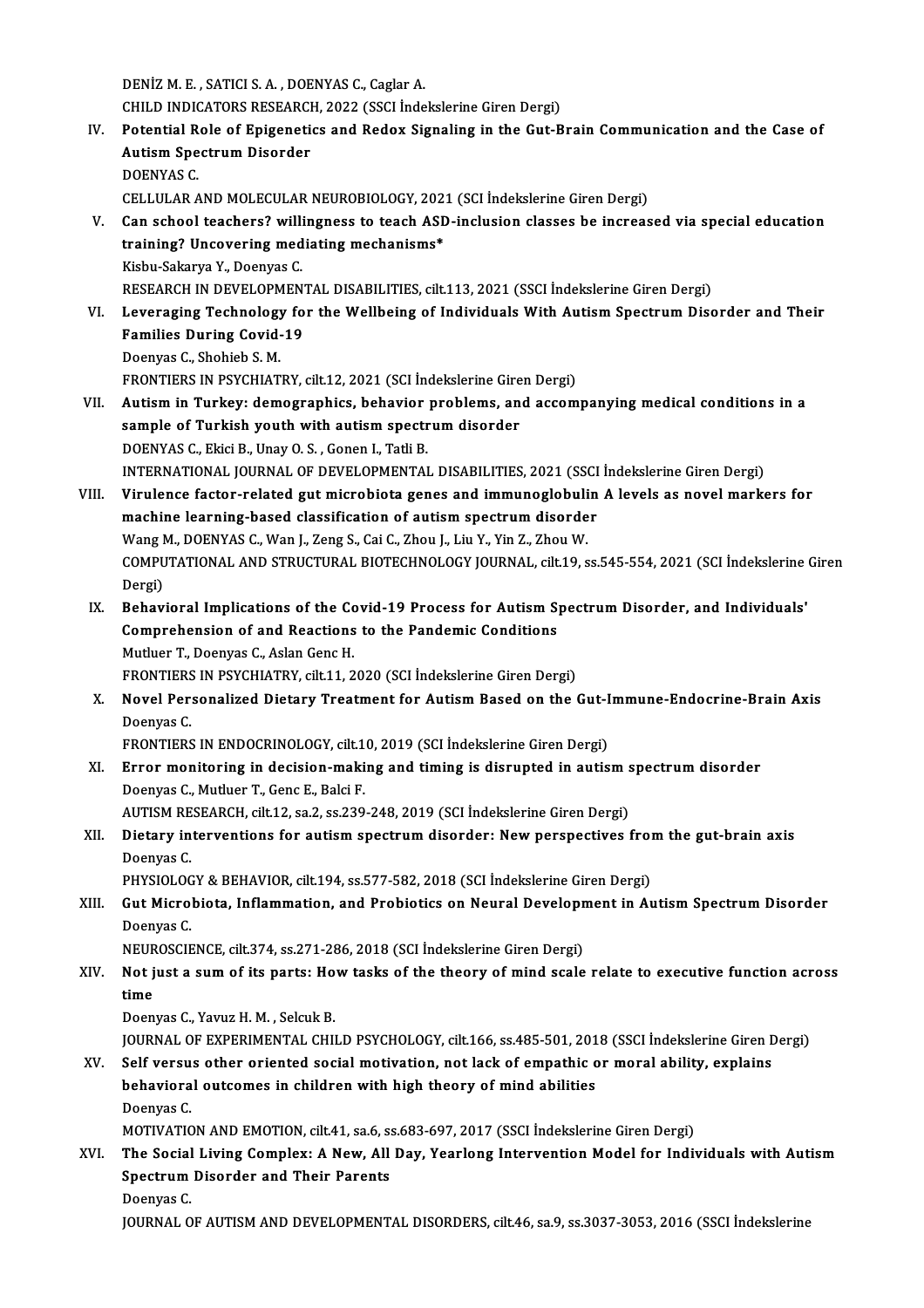#### Diğer Dergilerde Yayınlanan Makaleler

- iğer Dergilerde Yayınlanan Makaleler<br>I. Otizm Spektrum Bozukluğunda Bedensel Rahatsızlıklar ile Otizm Davranış Bozukluğu Kategorileri<br>Arasındaki İliskinin İnsalanmasi A Borgirorus Yuyamunan Mur<br>Otizm Spektrum Bozukluğunda B<br>Arasındaki İlişkinin İncelenmesi<br>DOENVAS G. MUTUER T Otizm Spektrum Bozukl<br>Arasındaki İlişkinin İnc<br>DOENYAS C., MUTLUER T.<br>Cosuk ve Conslik Bub Soğl Arasındaki İlişkinin İncelenmesi<br>DOENYAS C., MUTLUER T.<br>Çocuk ve Gençlik Ruh Sağlığı Dergisi, cilt.27, sa.3, ss.163-169, 2020 (Diğer Kurumların Hakemli Dergileri)<br>Sansary Brahlams in Turkish Childran with Autism Spestrum D DOENYAS C., MUTLUER T.<br>Cocuk ve Gençlik Ruh Sağlığı Dergisi, cilt.27, sa.3, ss.163-169, 2020 (Diğer Kurun<br>II. Sensory Problems in Turkish Children with Autism Spectrum Disorder<br>Unav Ö. S., DOENYAS G. Eldsi B. CÖNEN İ. TATI Cocuk ve Gençlik Ruh Sağlığı Dergisi, cilt.27, sa.3, ss.<br>Sensory Problems in Turkish Children with Atlanay Ö. S. , DOENYAS C., Ekici B., GÖNEN İ., TATLI B.<br>Cosuk Dergisi, silt 20, sa.2, ss.50, 65, 2020 (Diğer Ku Sensory Problems in Turkish Children with Autism Spectrum Disorder<br>Unay Ö. S. , DOENYAS C., Ekici B., GÖNEN İ., TATLI B.<br>Çocuk Dergisi, cilt.20, sa.2, ss.59-65, 2020 (Diğer Kurumların Hakemli Dergileri)<br>What Buns in the Fe
- Unay Ö. S. , DOENYAS C., Ekici B., GÖNEN İ., TATLI B.<br>Cocuk Dergisi, cilt.20, sa.2, ss.59-65, 2020 (Diğer Kurumların Hakemli Dergileri)<br>III. What Runs in the Family? Relations Between Parent-Child Characteristics in Ca Cocuk Dergisi, cilt.20, sa.<br>What Runs in the Fan<br>Typical Development<br>Muther T. Deenwe C. L What Runs in the Family? R<br>Typical Development<br>Mutluer T., Doenyas C., ERAY Ş.<br>RSYCHIATRY AND REHAVIORA. Typical Development<br>Mutluer T., Doenyas C., ERAY Ș.<br>PSYCHIATRY AND BEHAVIORAL SCIENCES, cilt.10, sa.3, ss.103-109, 2020 (ESCI İndekslerine Giren Dergi)<br>Ceyrasel atkaplar ve baslanmanin atisme atkişini mümkün kılan makanism
	-
- Mutluer T., Doenyas C., ERAY Ş.<br>PSYCHIATRY AND BEHAVIORAL SCIENCES, cilt.10, sa.3, ss.103-109, 2020 (ESCI İndekslerine Giren Dergi)<br>IV. Çevresel etkenler ve beslenmenin otizme etkisini mümkün kılan mekanizma: Bağırsak PSYCHIATRY<br>Cevresel et<br>DOENYAS C.<br>Türk Milmeb Çevresel etkenler ve beslenmenin otizme etkisini mümkün kılan mekanizma: Bağırsak mikrol<br>DOENYAS C.<br>Türk Mikrobiyoloji Cemiyeti Dergisi, cilt.49, sa.3, ss.113-117, 2019 (Diğer Kurumların Hakemli Dergileri)<br>Türkiye'deki eti

DOENYAS C.<br>Türk Mikrobiyoloji Cemiyeti Dergisi, cilt.49, sa.3, ss.113-117, 2019 (Diğer Kurumların Hakemli Dergileri)<br>V. Türkiye'deki otizmli çocukların alternatif ve destekleyici iletişim sisteminde en çok kullandığı<br>G Türk Mikro<br><mark>Türkiye'de</mark><br>sözcükler<br>Gürdeğdu Türkiye'deki otizmli çocuklarır<br>sözcükler<br>Gündoğdu D., Elcik Z., DOENYAS C.<br>Educational Technology Theory an

**sözcükler**<br>Gündoğdu D., Elcik Z., DOENYAS C.<br>Educational Technology Theory and Practice, cilt.9, sa.2, ss.392-415, 2019 (Diğer Kurumların Hakemli Dergileri)

Gündoğdu D., Elcik Z., DOENYAS C.<br>Educational Technology Theory and Practice, cilt.9, sa.2, ss.392-415, 2019 (Diğer Kurumların<br>VI. Theory of mind in action: Use of mental state understanding in social interactions<br>DOEN Educational<br>Theory of r<br>DOENYAS C.<br>Akdoniz hes Theory of mind in action: Use of mental state understanding in social interactions<br>DOENYAS C.<br>Akdeniz İnsani Bilimler Dergisi, cilt.9, sa.1, ss.153-160, 2019 (Diğer Kurumların Hakemli Dergileri)<br>Htiligation Avenues for Ind

# DOENYAS C.<br>Akdeniz İnsani Bilimler Dergisi, cilt.9, sa.1, ss.153-160, 2019 (Diğer Kurun<br>VII. Utilization Avenues for Induced Pluripotent Stem Cells in Autism<br>DOENYAS C.. TÜRKOĞLU N. Akdeniz İnsani Bilimler Der<br>Utilization Avenues for I<br>DOENYAS C., TÜRKOĞLU N.<br>Cumburiyat Madisəl Iourna Utilization Avenues for Induced Pluripotent Stem Cells in Autism<br>DOENYAS C., TÜRKOĞLU N.<br>Cumhuriyet Medical Journal, cilt.41, sa.1, ss.115-120, 2019 (Diğer Kurumların Hakemli Dergileri)<br>Mikrobiyeta ve Otism

- 
- VIII. Mikrobiyota ve Otizm<br>DOENYAS C. Cumhuriyet<br>Mi<mark>krobiyot</mark><br>DOENYAS C.<br>Türkiye Seğl

Türkiye Sağlık Bilimleri ve Araştırmaları Dergisi, cilt.1, sa.2, ss.43-48, 2019 (Diğer Kurumların Hakemli Dergileri)

# DOENYAS C.<br>Türkiye Sağlık Bilimleri ve Araştırmaları Dergisi, cilt.1, sa.2, ss.43-48, 2019 (Diğer Kurumların Hakemli Dergile<br>IX. Autism and tablet computers in Turkey: Teaching picture sequencing skills via a web-based Türkiye Sağlıl<br>**Autism and<br>application** Autism and tablet computers in Turkey: Teaching pict<br>application<br>DOENYAS C., Emre Ş., Özcan E. Ç. , ÇATALTEPE Z., BİRKAN B.<br>International Journal of Child Computer Interaction, silt 2, 23

application<br>DOENYAS C., Emre Ş., Özcan E. Ç. , ÇATALTEPE Z., BİRKAN B.<br>International Journal of Child-Computer Interaction, cilt.2, sa.1, ss.60-71, 2014 (Diğer Kurumların Hakemli<br>Dergileri) DOENYAS<br>Internatio:<br>Dergileri)

#### Kitap & Kitap Bölümleri

Itap & Kitap Bölümleri<br>I. A Novel Adaptive Web-Based Environment to Help Deafblind Individuals in Accessing the Web and<br>Lifeleng Learning Lifelong Learning<br>A Novel Adaptive<br>Lifelong Learning<br>Shebich S. DOENVAS A Novel Adaptive Web-Based<br>Lifelong Learning<br>Shohieb S., DOENYAS C., Haji S. A.<br>Seftuare Engineering Perspective Lifelong Learning<br>Shohieb S., DOENYAS C., Haji S. A.<br>Software Engineering Perspectives in Intelligent Systems, Silhavy R., Silhavy P., Prokopova Z., Editör, Springer, New

Shohieb S., DOENYAS C.,<br>Software Engineering P<br>York, ss.253-266, 2020<br>Prospective Memory

II. Prospective Memory and Personality<br>DOENYAS C. York, ss.253<br>Prospective<br>DOENYAS C.<br>Lambert Ass

Lambert Academic Publishing, Saarbrücken, 2015

DOENYAS C.<br>Lambert Academic Publishing, Saarbrücken, 2015<br>III. Activity Schedules on iPads for Children with Autism: How to prepare them and teach their<br>independent use Lambert Academic<br><mark>Activity Schedul</mark><br>independent use